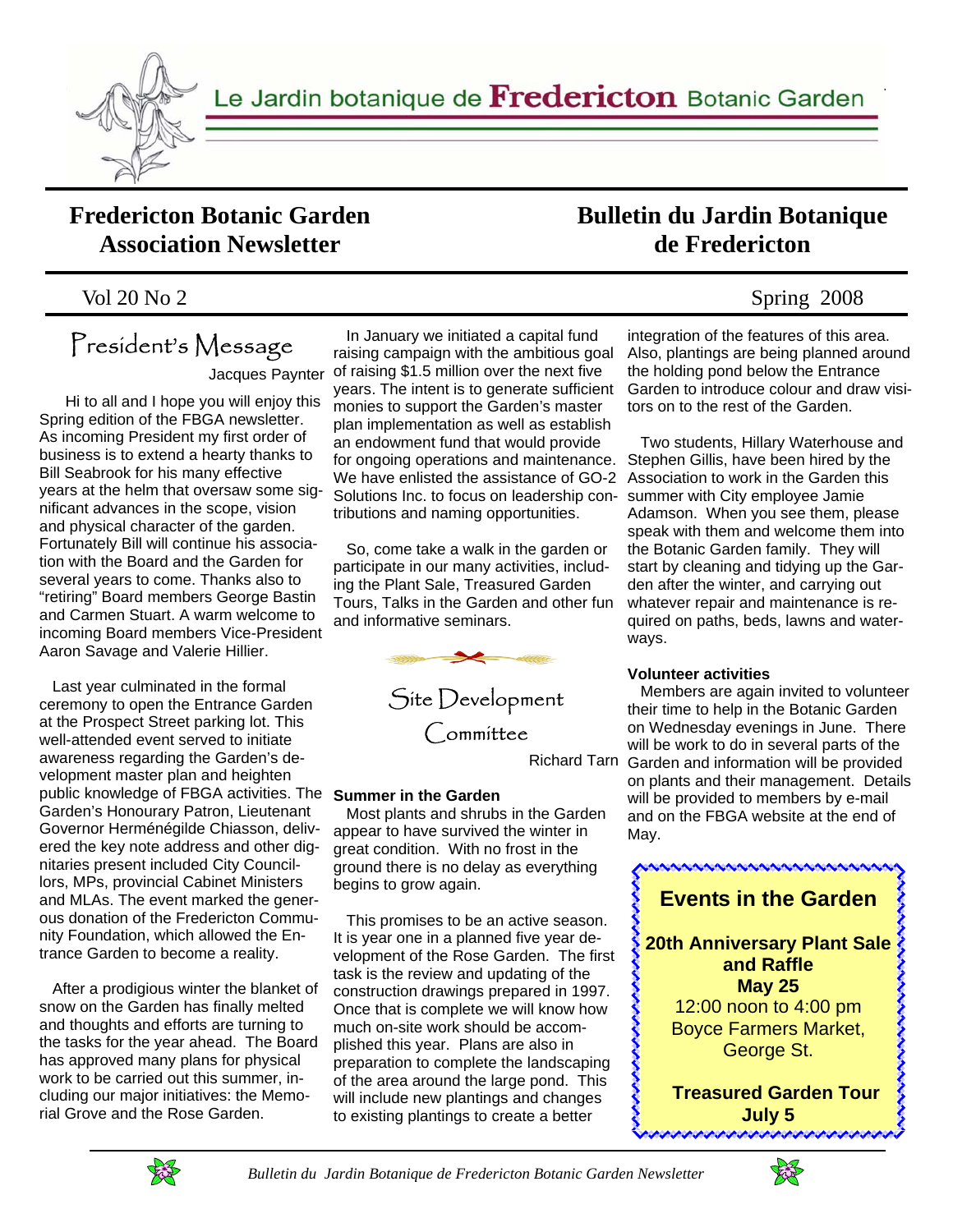*The Grasses* 

# Membership

FBGA Membership committee Nancy Beltrandi, Janis Boston, and Lucy Dyer

 Spring gardening season is finally here! When shopping for garden supplies, seeds or plants do not forget to ask for your 10% discount (as a member of FBGA) before a purchase is rung up at participating garden supply outlets, such as Capital Landscape, Cornhill Nursery, Co-op Country Store, Currie's Greenhouses, Green Village, Kent Garden Centre, Scott's, and Wetmore's. We would like to express our sincere appreciation to these suppliers who have made your membership more valuable. We have approached another garden supply outlet about a discount— check at the Membership booth at the plant sale for an update.

 The Membership Committee welcomes two new members - Linda Glassford and Deolinda Cardosa who have recently joined. Come to the Membership Booth at the Plant Sale and meet us.

 We are planning to set up our "Botanic Boutique" at the Plant Sale, and will have some garden-related items for sale - some at reduced prices. We have a good stock of forest green T-shirts with the Garden's logo in a range of sizes up to XXXL - get yours this spring. Lapel pins were introduced some years ago, and will be available again this year. If you do not yet have one, be sure to look at them. We have some attractive gardeners' utility belts, colourful tote bags, some note cards based on beautiful garden photographs, and more. Come and browse our "Botanic Boutique" while you are at the Plant Sale.

 And do not forget that the Plant Sale is a convenient time to renew your membership for an additional year. Visit our Membership Booth. Please consider giving a friend a gift membership this spring.



# Designing with Grasses

### Brian Parker

 The April 24 "Talks in the Garden" drew a crowd of several hundred in a lively discussion about grasses in general and on the varieties selected for the Plant Sale. In response to that lecture I was asked to write something for this newsletter and after some thought decided that a focus on designing with grasses would be most appropriate. The following is a very brief outline of things to remember when incorporating grasses into your landscape.

#### *A little background.*

 Grasses are a diverse group of plants (monocots) that inhabit just about every type of environment except the deepest shade of the forest. One has only to look at images of grasses in their natural environment to draw inspiration for designing with grasses in the home landscape. Some of the most popular grass species used in the landscape include; Miscanthus, Calamagrostis, Fescue and Elymus. Each species has a number of varieties selected, usually differing in size and colour. Other grasses used in the landscape, though some perhaps to a lesser degree in our area include; Bambusa, Deschampsia, Heliotrichon and Sesleria…to name a few. Often included in discussions on true grasses are the grass look- a-likes such as Carex and Sedge, Juncaceae and Cyperaceae respectively.

 One item you may notice as you review various grass catalogues is that grasses are divided into the following general categories, based on growth habit and form. Grasses are defined as either warm season or cool season plants and are either clumping or running in habit. Combine those qualities with being either perennial or annual and you can see where some research helps to make the correct choice. Be aware also that what is often noted as a perennial species is just that, in Florida…in northern climes many perennial species are just not hardy and function as short lived perennials or annuals. Fountain and Pampas grasses will act like this.

#### When you decide to include grasses into your landscape the first decision to make is where you want to put them. Research grass varieties to understand their growing requirements, do they prefer sun or shade, cool or warm, wet or dry, and what type of soil suits them best? Very generally, most grasses seem to adapt quite well to the typical residential environment and actually seem to tolerate a fair degree of extremes when it comes to the above conditions. The most important item to remember is that the initial establishment period is the most difficult for the plants. Pot grown plants should have the roots fill the pot and the entire pot contents should come out with the grass. The grasses available at the Plant Sale will be either field grown divisions or plugs. Potted up for the sale, they would be best served if left in the pots until the end of summer or until the roots fill the pot, and then planted in the fall.

 The following "grasses" are those selected for the sale

- · Achnatherum calamagrostis
- · Calamagrostis x acutiflora 'Avalanche'
- Carex flagellifera
- · Deschampsia cespitosa 'Goldtau'
	- Deschampsia cespitosa 'Northern Lights'
		- · Elymus magellanicus
	- · Festuca mairei
- · Festuca idahoensis 'Siskiyou Blue'
- · Helictotrichon sempervirens
- · Juncus effusus 'Goldstrike'
- Sesleria heufleriana

 All the above grasses are cool season, clumping varieties. In designing with grasses three simple characteristics will allow you to make decisions on where and how to place your grasses.

#### *Size, Form and Colour*

 The basic tools you will work with when locating your grasses are their size, form and colour. Those attributes will allow you to make decisions on the location of your grasses in relation to their neighbouring plants. Large, tall grasses are often used as specimens, either as the backdrop to other varieties



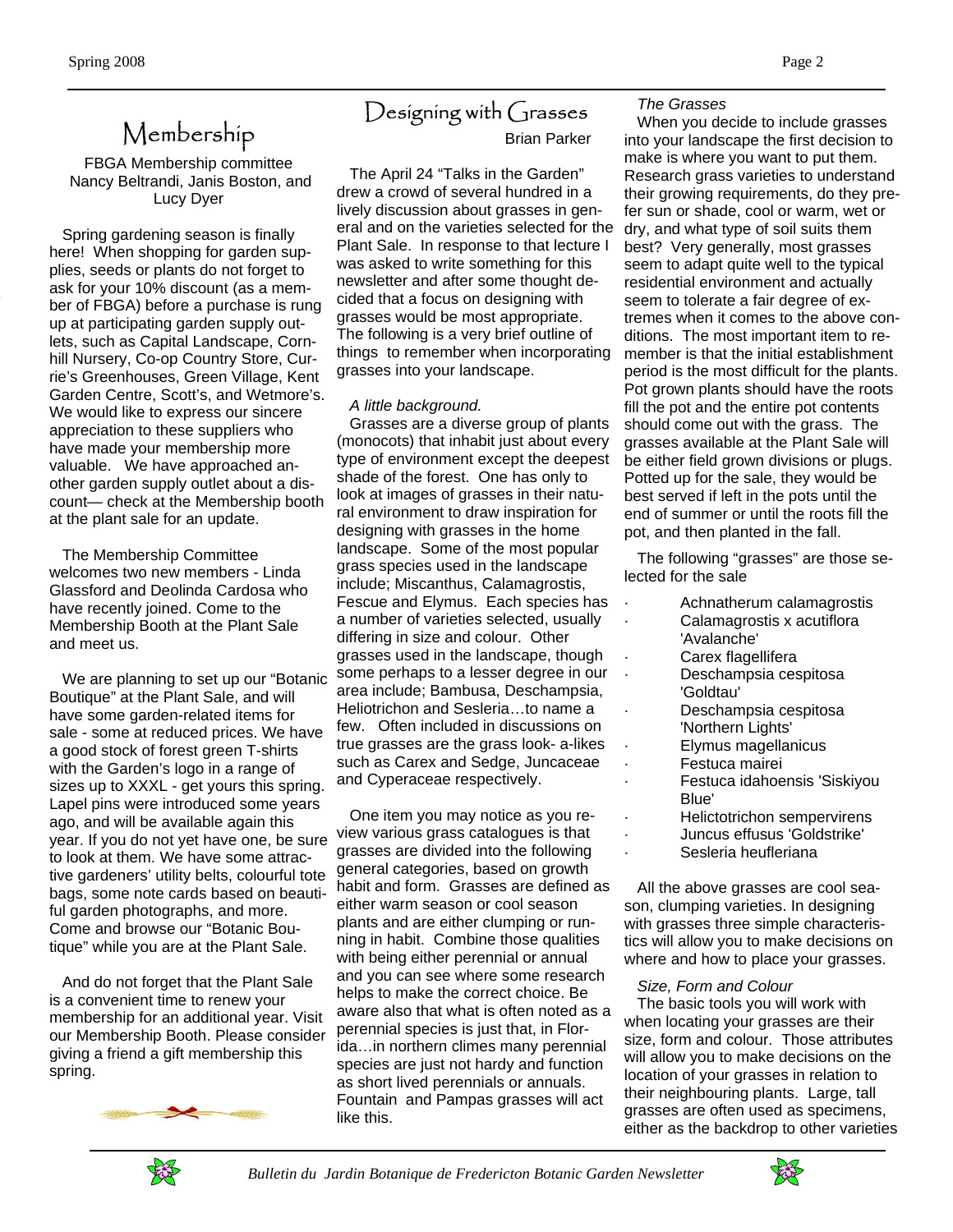or front and centre as a focal point to a bed. A general rule of thumb is that for a specimen, one or three plants be used. Odd number plants are the rule and once you start planting five, seven etc. you are leaving the realm of specimen and getting into mass planting.

 The following example of **Spear Grass**, Achnatherum calamagrostis, shows a small grouping, probably three, acting as a focal point in a mixed bed. The ultimate 100 cm height allows this grass to be used at the rear of smaller beds or as shown as a focal point for the mid to front of a bed. In this example an even larger grass is behind the Spear Grass.

#### *Avalanche Variegated Feather Reed*

*Grass*, Calamagrostis x acutiflora 'Avalanche' is a striking, vertically variegated grass that can be used as a specimen or for mass planting. A mature height of 130 cm allows 'Avalanche' to be used at the back of a large bed or as a backdrop for shrubs or perennials.

 **Weeping Brown Sedge**, Carex flagellifera, shows both distinct form and colour with its mop headed, brown growth. Due to its relatively small stature, 75 cm mature height, this is a plant that deserves to be at the front of the border. It could be used as either a specimen (or specimen group) or as a massed planting or edging.

**Spear Grass** 



**Avalanche Variegated Feather Reed Grass**



**Weeping Brown Sedge**

#### **Gold Dew Tufted Hair Grass**,

Deschampsia cespitosa 'Goldtau' is a small, mounding grass that would be best displayed as a mass planting or as a single specimen in a small garden. With a clump height of 60 cm matched by an equal height at the flowering stage, Tufted Hair Grass offers a fine textured display that would contrast well with light coloured and coarse textured foliage plants. The gold in this plant is the colour of the seed heads.



**Gold Dew Tufted Hair Grass**

**Northern Lights Tufted Hair Grass**, Deschampsia cespitosa, is a highly ornamental grass useful as a mass planting or edging. Similar to 'Goldtau' in form and size with the added dimension of variegated foliage.



**Northern Lights Tufted Hair Grass**

 **Blue Wheatgrass**, Elymus magellanicus, is said to be one of the bluest of grasses and as such may create a location nightmare for the grower. Used as a specimen (in limited numbers) with coloured foliage plants, (purples, dark red or blue-greens), Blue Wheatgrass will be a magnet for the eyes. Use as a focal point near the front of the bed to draw the eye through the garden.



**Blue Wheatgrass**



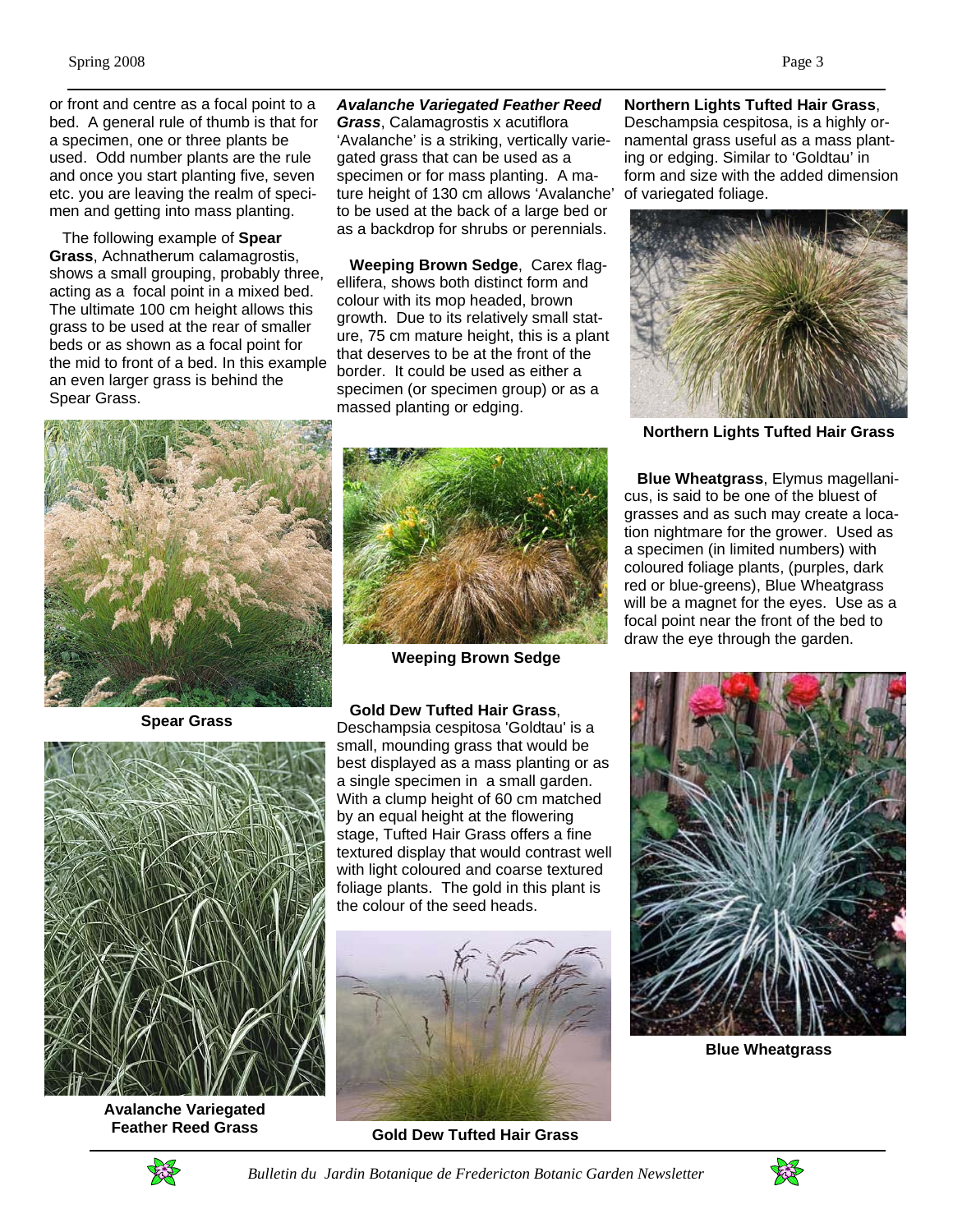**Atlas Fescue**, Festuca mairei, is the largest fescue and while slow to establish, this low maintenance specimen is worth the wait. One hundred and twenty-five cm in flower, the graceful form of the plant complements just about any garden style.



**Atlas Fescue**

 **Siskiyou Blue Idaho Blue**, Fescue, Festuca idahoensis, displays a very strong blue grey foliage that arches to the ground. Use as a small specimen group or individual with contrasting coloured foliage or textured plants. The fine texture allows larger textured foliage plants to be contrasted against it. Does well in poor soil and could be used of the stems. effectively in a rock garden.



**Blue Oat Grass**

**Goldstrike Rush**, Juncus effusus 'Goldstrike' , is an option for the wet garden though the plant is highly adaptable to drier conditions. The foliage's bright gold colour and upright form provide a welcome bright spot in the perennial bed, look to combine with dark coloured foliage and flowers. Essentially evergreen, the flowers emerge from the side

 **Blue-green Moor Grass**, Sesleria heufleriana, is a large, 40-100 cm, plant with a blue grey colour and medium coarse texture. Early blooming, it combines well with spring bulbs. Use as an edger or small mass planting at the front or middle of a bed.



**Blue-green Moor Grass**

#### The Partners

Partners for grasses are many and as different as the user can imagine. One common theme for plant combinations is that many of the following list of plants are from the compositae family. Coneflower, Brown Eyed Susan, Yarrow, Joe Pye Weed are just a few of the plants that have been used with the above grasses. Experiment with your own choices but you should be safe with a selection of the following after a little research.

Achillea, Allium sphaerocephalum, Aster, Artemesia, Astilbe, Bergenia, Boltonia asteroides 'Snowbank', C. muskingumensis 'Oehme', Calamagrostis epigejos, Calamagrostis 'Karl Foerster', Carex muskingumensis Centranthus rubra (Jupiter's Beard), Crambe cordifolia



**Siskiyou Blue Idaho Blue**

 **Blue Oat Grass**, Helictotrichon sempervirens, is an imposing sight with its wide spreading dense mound and 100 cm high flowers. Could be used as an edger or in mass plantings with plants of contrasting colour and texture.



**Goldstrike Rush**



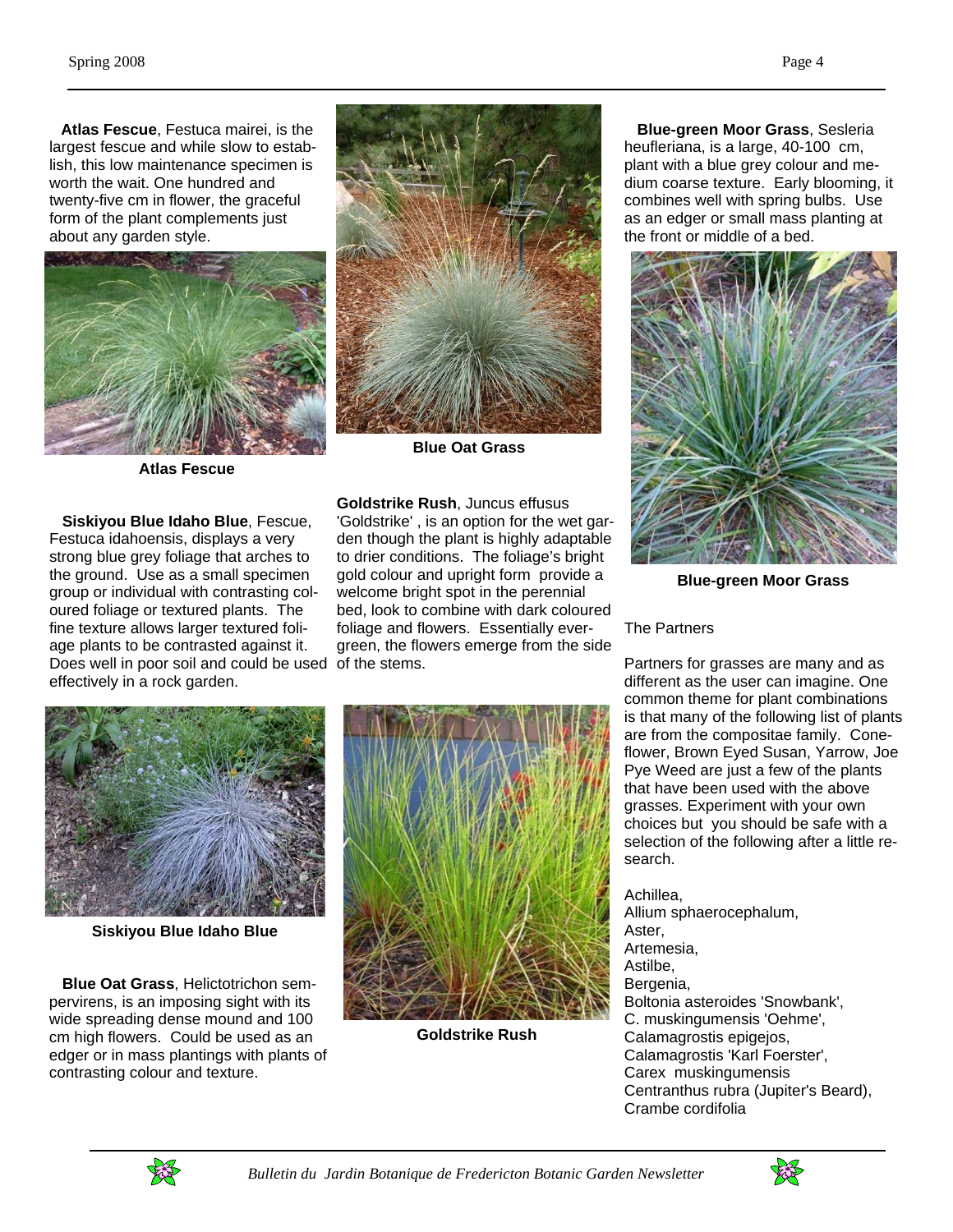Daylilies, Cotinus coggygria (purple smoke bush), Rosa glauca, Crocus, Erigeron, Eupatorium hyssopifolium, Evergreens, Heuchera, Iris, Juncus effusus 'Spiralis', Miscanthus purpurascens, Monarda, Narcissus, Nepeta, Penstemon, Phlox, Primula, Roses, Rudbeckia, Sedum, Sorghastrum nutans 'Indian Steel', Spodiopogon sibericus, Stachys, Veronicastrum Zauschneria,

As a last word…all the grasses selected are suitable for pot culture and a number of combinations could be possible between the different varieties. So be brave and try out a few grasses this year…..you might get hooked.



 The FBGA 's tenth Silent Auction, along with the Annual General Meeting, was held at the Marysville Heritage Centre again this year on February 9, 2008. We were pleased to have Roger Smith as our guest speaker this year. The title of his presentation was "Nature Photography with Surprises". The "surprises" were very beautiful, as well as being interesting and intriguing.

 We want to thank the many members and friends who attended. Your presence was greatly appreciated, and very valuable. It was nice to see many members of the community attending as well. This year we realized \$1,564.00 (plus what is still outstanding). This money will be used towards building our Garden.

 We also want to thank all the people who donated the delicious refreshments and all those who provided such a great array of items for us to bid on. Each year seems to get better and better. Thank you very much to: Jane and Bill Seabrook, Nancy Beltrandi, Mary Pugh, Genevieve Laloux, Jo Lynam, Pat Mason, Marie Wilcox, George and Annette Strunz, Graham Allen, Bill Walker, Juliet Davis, John and Joyce Astle, Avis Bruce, Katherine Crawford, Isabel and Dugald Richford, Carol Bray, Capital Credit Union, Betty Ponder, Gordon and Rose Burke, City of Fredericton, Jane Tarn, Mary Lou Beckett, Minnie Foss, Sacha and Dino Gatto, Norah Davidson-Wright, Angelica Gloss, Carol Wakeham, Rudy Stocek, George Flanders, Carol Peacock, Cecile Albert, Helen Rufelds, Caroline Atkinson, Charlie Fullarton, Diane Hanson, Brian Parker, Joyce Richardson, Minnie Foss, Wendy Bourque, Jack MacDougall, Marg Routledge, Betty Barker, Miriam Sifton, Bill Hall, Janet Phillips, Barb Cowan, and all those who remain anonymous but who gave generously. Thank you.

 Last, but not least, a big thank you to the "Waterhouse Trio" who turned out to be a really dynamic "Duo". Thank you so much Rafael Khoury and Cameron MacLean for making your beautiful best of a difficult situation. We hope to have you back again and promise to give you our full attention and time. Thank you Mary Pugh for providing your large pressed sparkling white table cloths again this year.

 Thank you to, and thank you from the crew behind the scenes. Graham Allen, Wayne and Mary Lou Beckett, Nancy Beltrandi, Nadia Khoury, Bill and Jane Seabrook, and Carol Peacock.





#### **VASCULAR PLANTS OF NEW BRUNSWICK (3cr.) BIOL 1846**

*Details:* 

 • Sun., June 8 – Sat., June 14 (7 days – all day including most evenings), Fredericton campus, UNB.

 • The course is offered through the College of Extended Learning http://extend.unb.ca/.

• Normal course fees will apply.

 • Food and accommodation not included – see on campus summer housing options.

 • Instructors: Gart Bishop (B and B Botanical) and Bev Benedict (Connell Memorial Herbarium - UNB).

#### *Course Content:*

• A mixture of lecture, field work and lab work will be involved.

• Visits will be made to at least six different habitats including: tolerant hardwood forest, bog, river/aquatic, mixed wood forest, coastal and disturbed.

• Emphasis will be placed on the vascular plants and plant families found in these typical NB habitats and on providing the tools and knowledge necessary for the identification of all vascular plants found in NB.

For more information contact: Bev Benedict 452-6205/453-4582 or email plants@unb.ca

#### Membership Privileges include: Newsletters and advance notice by email of all events

10 % discount at:

Capital Landscape and City Designers, Co-op Country Store (Northside), Corn Hill Nursery, Currie's Greenhouses, Green Village, Kent Garden Centre, Scott's Nursery, Wetmore's Landscaping, Sod and Nursery